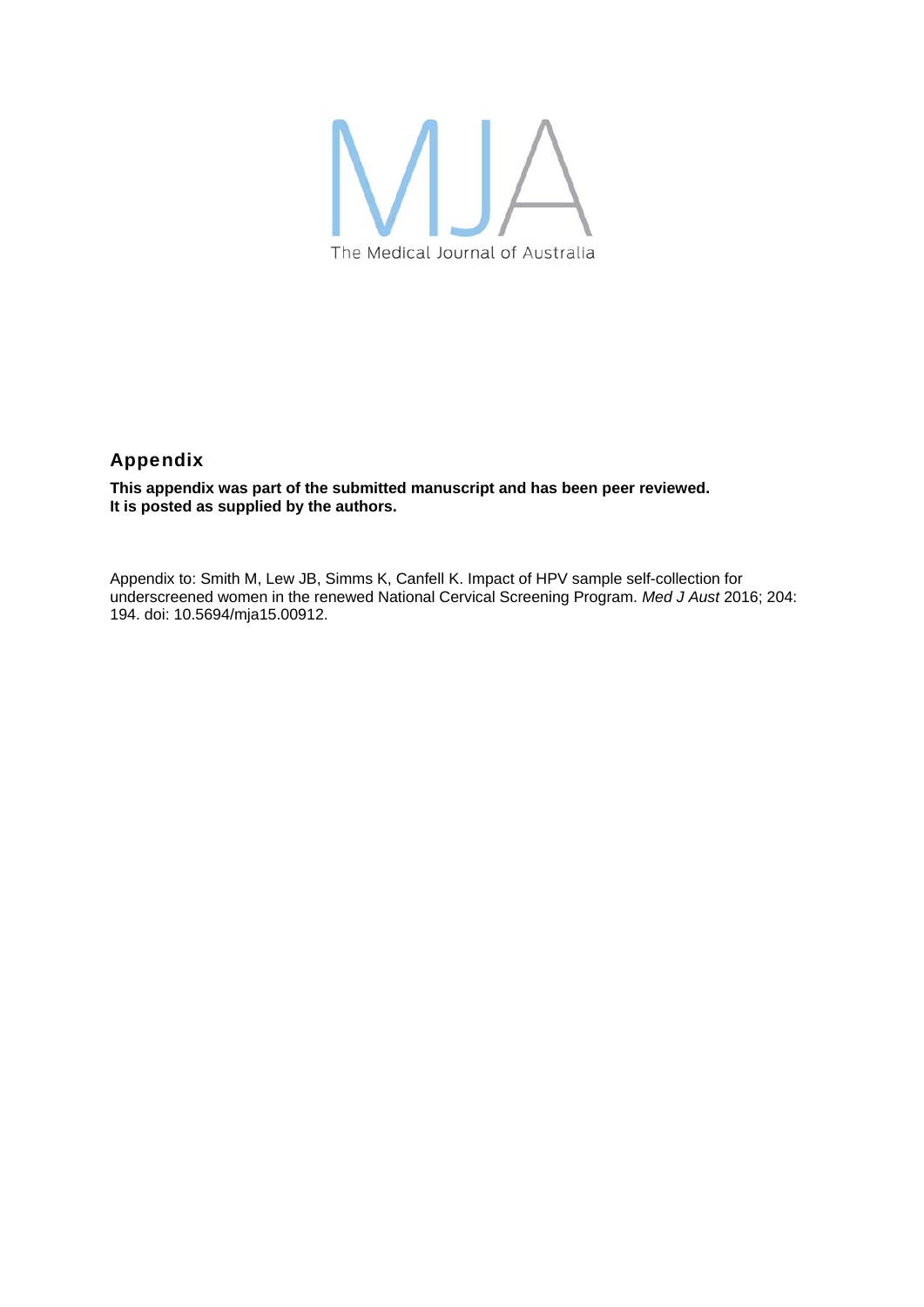**Appendix to the article:** "*Predicted impact of self-sample HPV testing for underscreened women integrated into a primary HPV screening program in Australia*".

# **1 Overview of model and parameters varied in sensitivity analysis**

The model used in this study has been extensively described in the published report to the Medical Services Advisory Committee (MSAC): "*National Cervical Screening Program Renewal: Effectiveness modelling and economic evaluation in the Australian setting. MSAC application number 1276 assessment report*" [\(1\)](#page-11-0). This report is available for download from:

#### <http://www.msac.gov.au/internet/msac/publishing.nsf/Content/1276-public>

Information relating to parameters specific to this analysis or model parameters considered in sensitivity analyses are below.

| <b>Parameter</b>                                                                                                                                                                        | <b>Baseline</b>                                                                                                                                                                                                                                                                             | Feasible range/ alternative                                                                                                                                                                                                       | Reference |
|-----------------------------------------------------------------------------------------------------------------------------------------------------------------------------------------|---------------------------------------------------------------------------------------------------------------------------------------------------------------------------------------------------------------------------------------------------------------------------------------------|-----------------------------------------------------------------------------------------------------------------------------------------------------------------------------------------------------------------------------------|-----------|
| Relative accuracy of HPV testing on self-collected<br>samples vs clinician-collected samples                                                                                            | See Table 2                                                                                                                                                                                                                                                                                 | Worst vs best case - see Table 2, section 2.1                                                                                                                                                                                     | (2)       |
| Type of HPV test used on self-collected samples                                                                                                                                         | Broad-spectrum clinical test for any<br>oncogenic type (no partial genotyping)                                                                                                                                                                                                              | Clinical test with separate results for HPV 16, 18 and grouped result for<br>other oncogenic types (partial genotyping)                                                                                                           | (3)       |
| Accuracy of HPV testing on clinician-collected<br>samples                                                                                                                               | See Table 3                                                                                                                                                                                                                                                                                 | Worst vs best case - see Table 3, section 2.2                                                                                                                                                                                     | (1, 4)    |
| LBC test accuracy                                                                                                                                                                       | See Table 4                                                                                                                                                                                                                                                                                 | Worst vs best case - see Table 4, section 2.3                                                                                                                                                                                     | (1, 5)    |
| Colposcopy                                                                                                                                                                              | See Table 5                                                                                                                                                                                                                                                                                 | Lower positivity vs higher positivity - see Table 5, section 2.4                                                                                                                                                                  | (1)       |
| Management of women whose self-sample HPV test<br>is negative for HPV16/18 but positive for another<br>oncogenic HPV type and whose LBC triage result is<br>LSIL (possible or definite) | 12-month follow-up                                                                                                                                                                                                                                                                          | Refer for colposcopy                                                                                                                                                                                                              | (1, 6)    |
| Compliance with recommended follow-up tests                                                                                                                                             | Perfect (ie women who elected to be<br>screened would complete all recommended<br>tests until they were recommended to return<br>to routine screening (one-lifetime screen<br>scenarios) or until they were discharged from<br>the screening program (join mainstream<br>program scenarios) | Imperfect<br>Compliance with colposcopy: see Table 6, section 3.1<br>Compliance with recommended surveillance visits - see section 3.2<br>Compliance re-screening at five years (join program scenarios only):<br>see section 3.3 | (1)       |

#### **Table 1 Summary of model parameters considered in sensitivity analyses**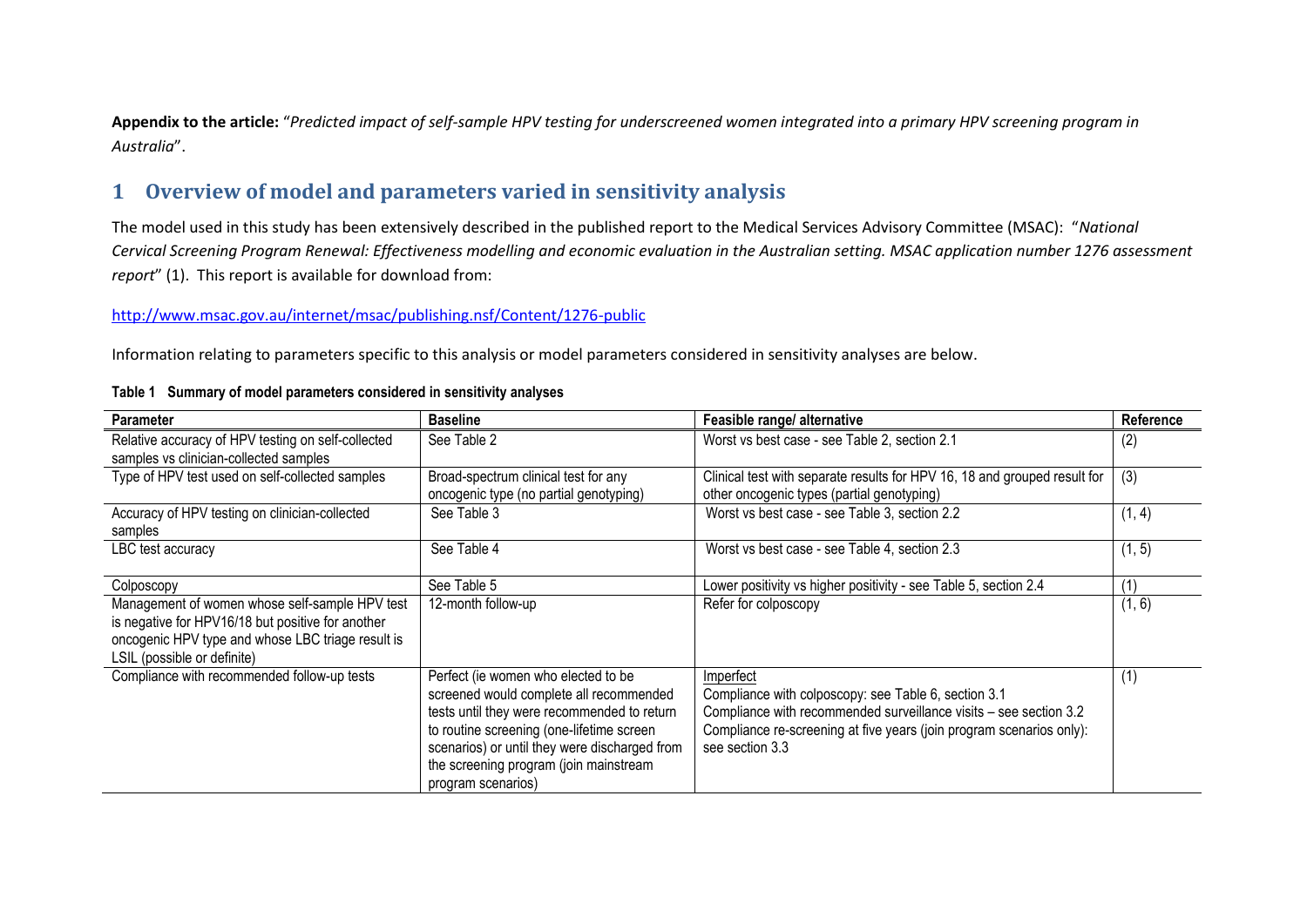<span id="page-2-1"></span><span id="page-2-0"></span>Model-predicted outputs have been extensively calibrated and validated against several sources of data including observed reductions in HPV16 in young women soon after the commencement of HPV vaccination [\(7\)](#page-11-6); age-specific cancer incidence in unscreened populations; age-specific and agestandardised cancer incidence and mortality in Australia; age-specific and age-standardised rates of histologically-confirmed low-grade and high-grade lesions; HPV type distribution within diagnosed cancers, and within histologically-confirmed high-grade abnormalities by age; case numbers for cervical cancer, cervical cancer death, low-grade and high-grade histological abnormalities; cytology test yield and correlation with histological outcome; and numbers of cytology tests, colposcopies and biopsies [\(1\)](#page-11-7)

# **2 Characteristics of screening and diagnostic tests**

## **2.1 HPV testing on self-collected samples**

**Table 2 Modelled sensitivity and specificity for CIN 2+ and CIN 3+ detection of HPV testing on a self-collected sample, relative to a clinician-collected cervical sample**

| Relative test performance  | Disease threshold    |                     |  |
|----------------------------|----------------------|---------------------|--|
|                            | CIN 2+               | $CIN3+$             |  |
| Base case (feasible range) |                      |                     |  |
| Sensitivity                | 88%                  | 89%                 |  |
| Specificity                | 96%                  | 96%                 |  |
| Worst case                 |                      |                     |  |
| Sensitivity                | 85%                  | 83%                 |  |
| Specificity                | 94%                  | 94%                 |  |
| <b>Best case</b>           |                      |                     |  |
| Sensitivity                | 91%                  | 96%                 |  |
| Specificity                | 98%                  | 98%                 |  |
| Data observed (95% CI)†    |                      |                     |  |
| Sensitivity                | 88%<br>$(85 - 91\%)$ | 89%<br>$(83 - 96%)$ |  |
| Specificity                | 96%<br>$(95 - 97%)$  | 96%<br>$(93 - 99%)$ |  |

*† Data obtained from a meta-analysis [\(2\)](#page-11-8).*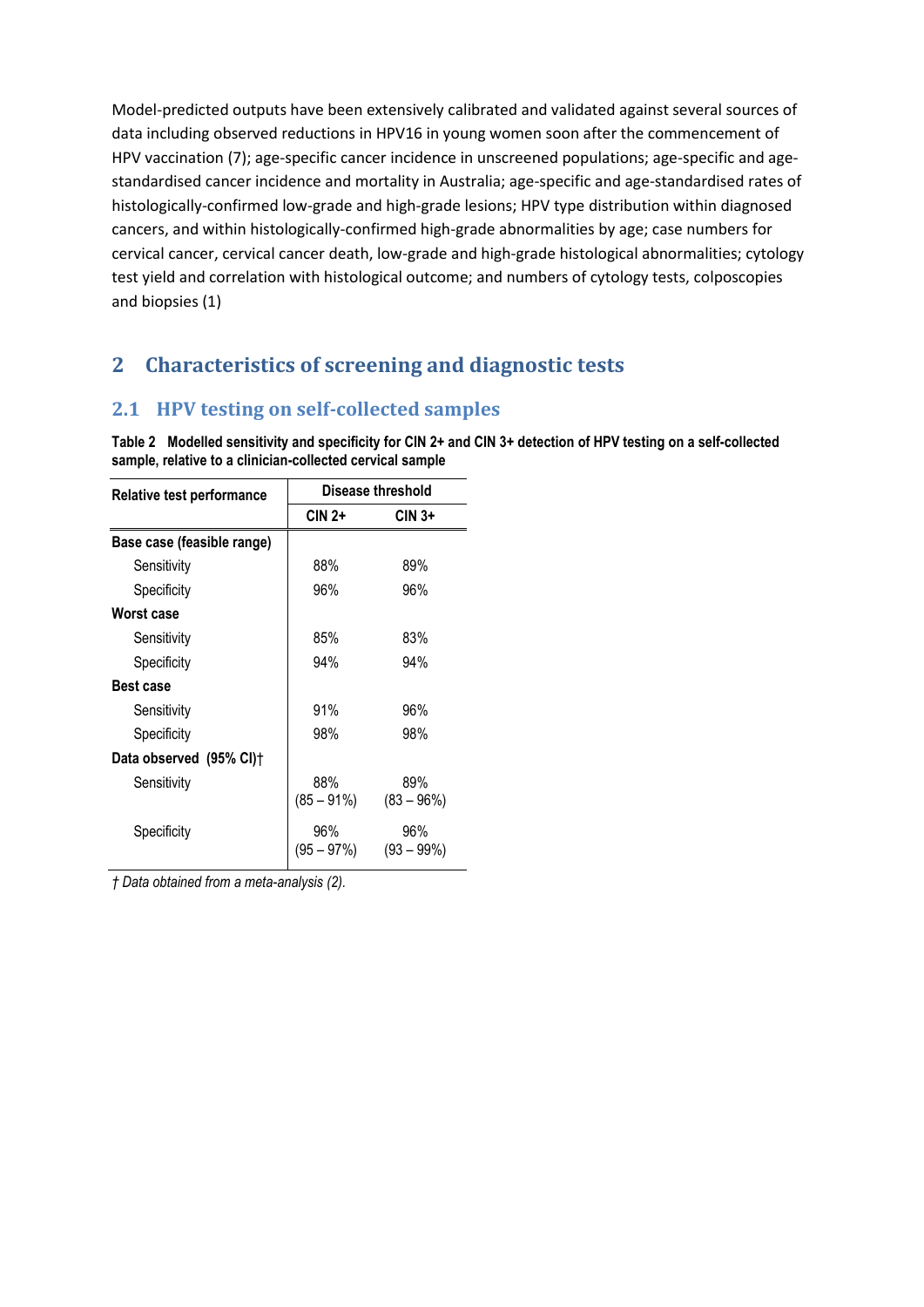## <span id="page-3-1"></span><span id="page-3-0"></span>**2.2 HPV testing on clinician-collected samples**

**Table 3 Modelled sensitivity and specificity for CIN 2+ and CIN 3+ detection of HPV testing on a clinician-collected cervical sample for different clinical applications**  $\overline{a}$ 

<span id="page-3-3"></span><span id="page-3-2"></span>

| <b>Test performance</b>                | <b>Primary screening test</b> |                          | Follow-up test of treatment of<br>high-grade CIN |         |
|----------------------------------------|-------------------------------|--------------------------|--------------------------------------------------|---------|
|                                        | $CIN2+$                       | $CIN 3+$                 | $CIN 2+$                                         | $CIN3+$ |
| Base case                              |                               |                          |                                                  |         |
| Sensitivity                            | 96.4%                         | 98.4%                    | 93.2%                                            | 94.0%   |
| Specificity                            | 90.1%                         | 89.6%                    | 80.8%                                            | 80.1%   |
| <b>Worst case</b>                      |                               |                          |                                                  |         |
| Sensitivity                            | 94.6%                         | 97.0%                    | 85.5%                                            | 87.0%   |
| Specificity                            | 88.6%                         | 88.1%                    | 74.1%                                            | 73.6%   |
| <b>Best case</b>                       |                               |                          |                                                  |         |
| Sensitivity                            | 98.1%                         | 99.0%                    | 97.4%                                            | 98.0%   |
| Specificity                            | 93.3%                         | 92.7%                    | 85.6%                                            | 84.8%   |
| Data observed<br>$(95\% \text{ Cl})$ † |                               |                          |                                                  |         |
| Sensitivity                            | 96.0%<br>$(95.0 - 98.0)$      | 98.0%<br>$(97.0 - 99.0)$ | 93.0%<br>$(85-97)$                               | N/A††   |
| Specificity                            | 91.0%<br>$(90.0 - 93.0)$      | N/A††                    | 81.0%<br>$(74.0 - 86.0)$                         | N/A††   |

*† Data obtained from a meta-analysis [\(4\)](#page-11-9). †† Data not available in the meta-analysis*

### **2.3 Liquid-based cytology**

**Table 4 Modelled sensitivity and specificity of manually-read LBC for detection of CIN 2+ and CIN 3+ in women aged 20-69 years**

|                                | $CIN2+$         |                 | $CIN3+$         |                 |
|--------------------------------|-----------------|-----------------|-----------------|-----------------|
| <b>Cytology test threshold</b> | Sensitivity (%) | Specificity (%) | Sensitivity (%) | Specificity (%) |
| Base case                      |                 |                 |                 |                 |
| pLSIL                          | 77.0            | 94.7            | 83.9            | 94.3            |
| dLSIL                          | 73.8            | 97.0            | 80.0            | 96.6            |
| pHSIL                          | 46.2            | 99.1            | 52.0            | 98.9            |
| Worst case                     |                 |                 |                 |                 |
| pLSIL                          | 72.2            | 92.2            | 79.2            | 91.9            |
| dLSIL                          | 68.4            | 95.9            | 74.2            | 95.5            |
| pHSIL                          | 42.6            | 98.2            | 48.1            | 98.0            |
| Best case                      |                 |                 |                 |                 |
| pLSIL                          | 80.7            | 95.3            | 86.0            | 94.9            |
| dLSIL                          | 78.5            | 97.6            | 83.0            | 97.1            |
| pHSIL                          | 50.8            | 99.7            | 55.0            | 99.4            |

*Informed by international meta-analysis data for the relative performance of conventional and manually-read LBC for primary screening [\(5\)](#page-11-10) and fitted characteristics of conventional cytology in Australia [\(1\)](#page-11-7). Consistent with data from meta-analyses, specificity results are reported above for the use of LBC as a primary test. As specificity for CIN2+ and CIN3+ depends on underlying disease prevalence, the absolute specificity of LBC would be expected to be different when it was used for triage within a HPV test positive population.*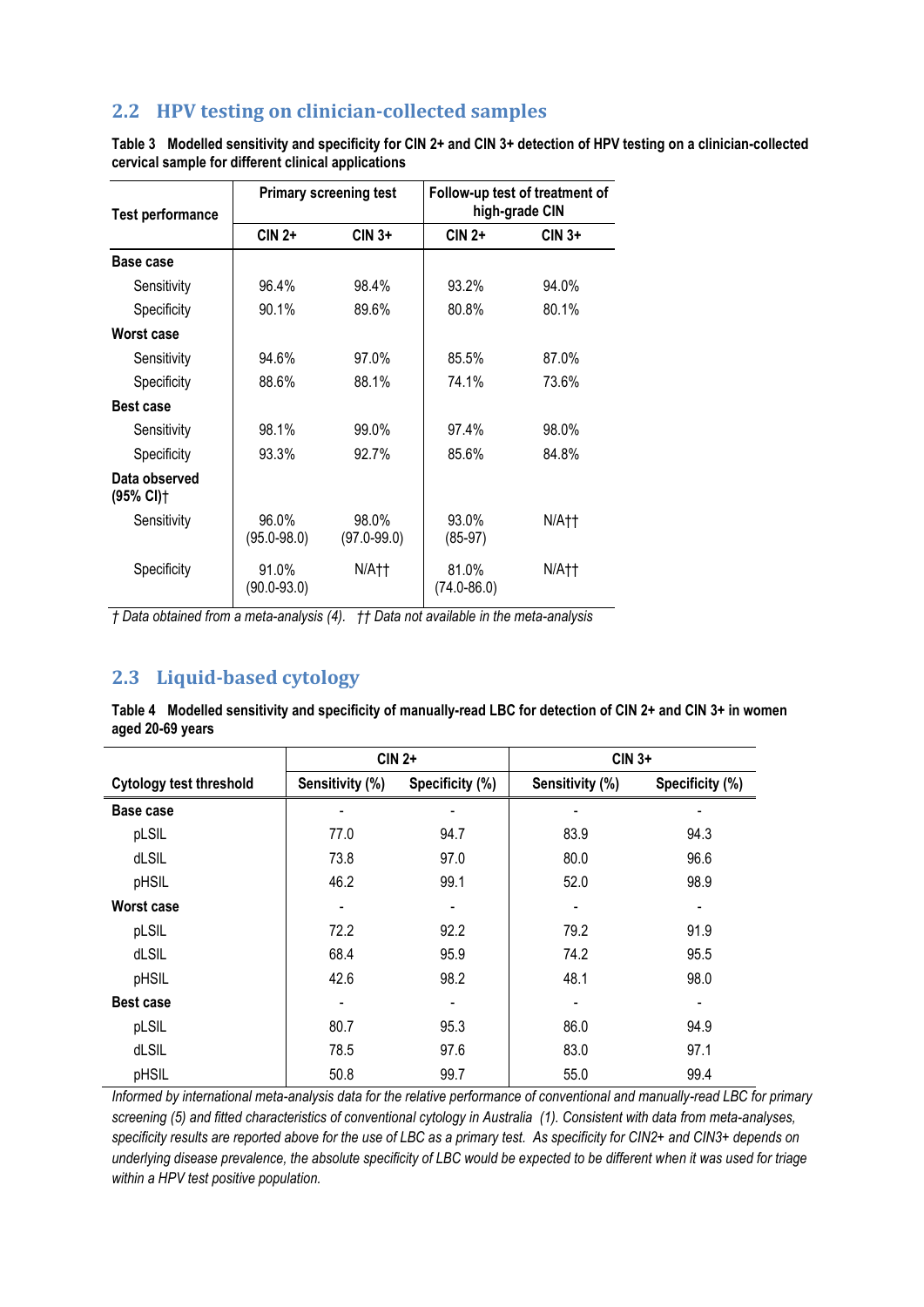## <span id="page-4-1"></span><span id="page-4-0"></span>**2.4 Colposcopy**

<span id="page-4-3"></span>A test probability matrix for colposcopy was derived specifying the relationship between each possible underlying natural history health state at the time of testing and the probability of colposcopy result being abnormal/ a biopsy being taken. The baseline estimates were obtained from a large colposcopy dataset (over 21,000 colposcopies) supplied by the Royal Women's Hospital in Victoria [\(8,](#page-11-11) [9\)](#page-11-12). An alternative set of test accuracy assumptions with higher rate of having abnormal result at colposcopy evaluation were derived based on the findings of the HPV Sentinel sites study in the UK [\(10\)](#page-11-13) for sensitivity analysis [\(Table 5\)](#page-4-5). Another set of test accuracy assumptions assuming colposcopy test positive rate is 10% lower than the base case assumption was also investigated.

<span id="page-4-2"></span>

| Women underlying health state | Probability of having abnormal result/biopsy taken at colposcopy |                                    |  |
|-------------------------------|------------------------------------------------------------------|------------------------------------|--|
|                               | Base case (%)                                                    | Range for sensitivity analysis (%) |  |
| Normal                        | 50.2                                                             | 45.2 - 73.8                        |  |
| <b>HPV</b>                    | 50.2                                                             | 45.2 - 73.8                        |  |
| CIN <sub>1</sub>              | 76.5                                                             | 68.9 - 79.2                        |  |
| $CIN 2+$                      | 88.4                                                             | $79.6 - 90.8$                      |  |

<span id="page-4-5"></span>

## **3 Compliance with recommended follow-up tests**

#### **3.1 Colposcopy referral**

<span id="page-4-4"></span>The modelled compliance rate with colposcopy referral was informed by data provided by the Victorian Cytology Service and by the Royal Women's Hospital in Victoria [\(8,](#page-11-11) [9\)](#page-11-12). The assumed compliance took into account the age and referring cytology result. We assumed that in scenarios where women are referred to colposcopy with no referral cytology but with a HPV 16/18 positive HPV test result, the compliance with colposcopy is mid-way between the compliance observed in women with a low-grade cytology and women with a high-grade cytology. The colposcopy compliance rates are shown i[n Table 6.](#page-4-6)

| Age group<br>(years) | Women referred with high-<br>grade cytology result | Women referred with low-<br>grade cytology result | Women referred with<br>HPV16/18 positive result |
|----------------------|----------------------------------------------------|---------------------------------------------------|-------------------------------------------------|
| $15-29$              | 0.96                                               | 0.82                                              | 0.89                                            |
| 30-39                | 0.96                                               | 0.86                                              | 0.91                                            |
| 40-49                | 0.95                                               | 0.88                                              | 0.91                                            |
| 50-59                | 0.88                                               | 0.89                                              | 0.89                                            |
| 60-69                | 0.89                                               | 0.92                                              | 0.91                                            |
| $70+$                | 0.83                                               | 0.86                                              | 0.84                                            |

#### <span id="page-4-6"></span>**Table 6 Colposcopy compliance rates**

## **3.2 Return for surveillance**

The model incorporated information on compliance with screening and management recommendations obtained via analysis of data from the Victorian Cervical Cytology Register (VCCR), which have previously been described in detail [\(11-13\)](#page-11-14). Briefly, the probabilities of re-attending for a recommended test were calculated by using standard cohort analysis methods, taking account of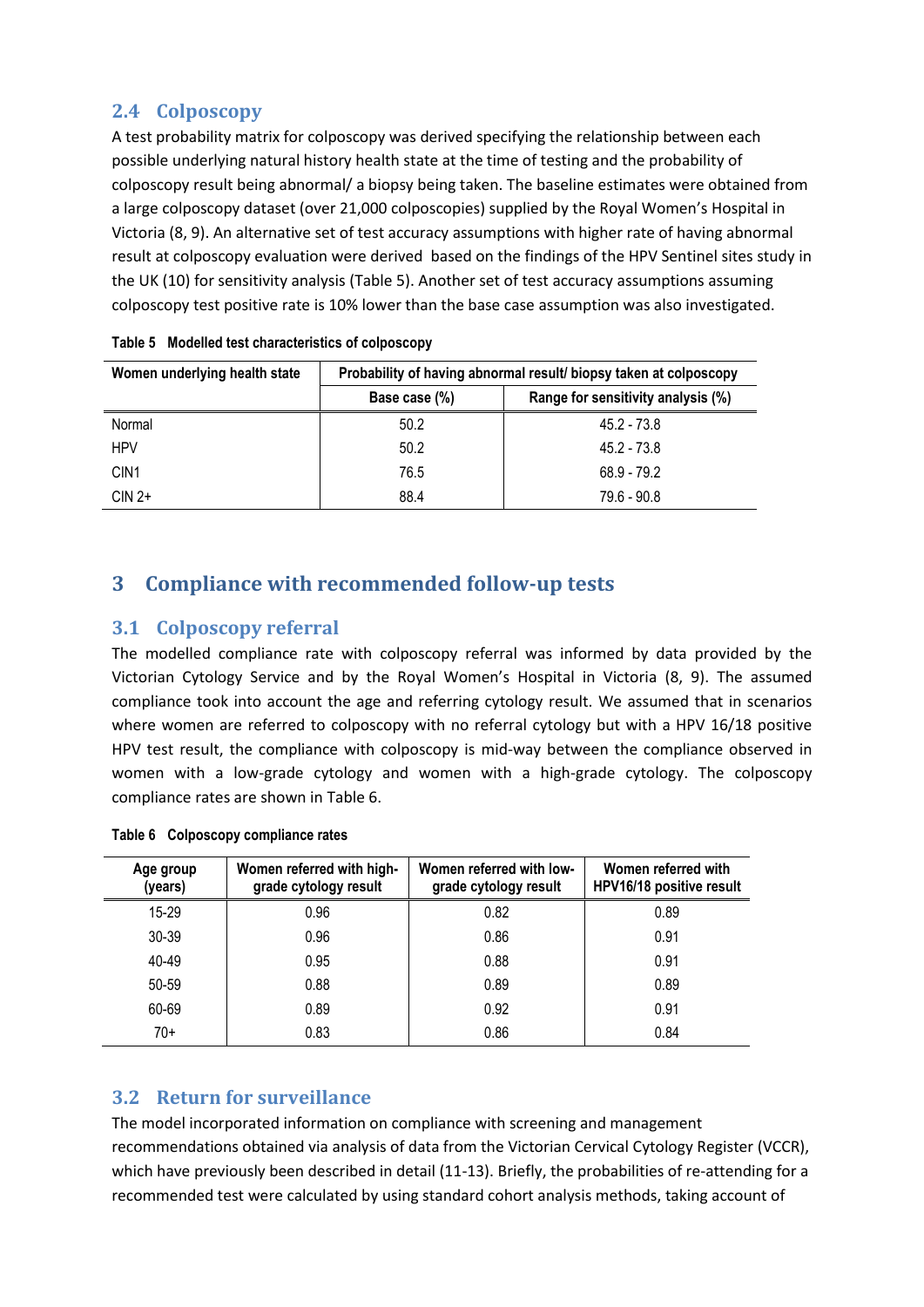<span id="page-5-0"></span>the person-time of follow-up and possible censoring, and stratified according to the index smear result, follow-up recommendation, and whether a woman had had a high-grade histology in the previous 5 years. For each index smear, we calculated the earliest of (i) the time to the next smear, (ii) time to death, (iii) 10 years of follow-up, or (iv) time to 31 December 2007. The follow-up was stratified by 3-monthly periods, with recalculation of age and period for each stratum of follow-up. We then aggregated the person-time and the number of events to calculate rates, and subsequently calculated the age- and interval-specific probabilities of rescreening for 10-year periods after each screening or follow-up investigation. Beyond these 10 year periods, we assumed that each year, among the remaining women who have still not attended any follow-up, 20 per cent of women aged 40-49 years, 10 per cent of women aged 50-59 years and 5 per cent of women aged 60 years or more will finally re-attend.

## **3.3 Return at the routine interval (join program scenarios only)**

Compliance with routine recall (five years) assumed a call-recall system was in place. The behaviour of women under call-and-recall was based on data from England, where a call-recall system was in place. In particular, the proportion of early re-screening and overall participation rate over 5 years is informed by the screening behaviour pattern observed in England, and further adjusted to the current observed screening participation rate in Australia (see Creighton *et al* (2010) [\(12\)](#page-11-15) for more details on the methods used to derive these probabilities). The re-screening probability curves are shown in [Supplementary Figure 1.](#page-5-1) The observed probability that women recommended to return at two years under the current practice would re-attend is additionally shown, for context.

<span id="page-5-1"></span>



# **4 Additional results on number needed to treat**

The NNT to avert each cancer case/ death changed over the horizon of time considered. If the time horizon considered was only for 10 years after the decision at age 30, joining the program was associated with the highest NNT to avert a cancer case or death [\(Supplementary Figure 2\)](#page-6-0). However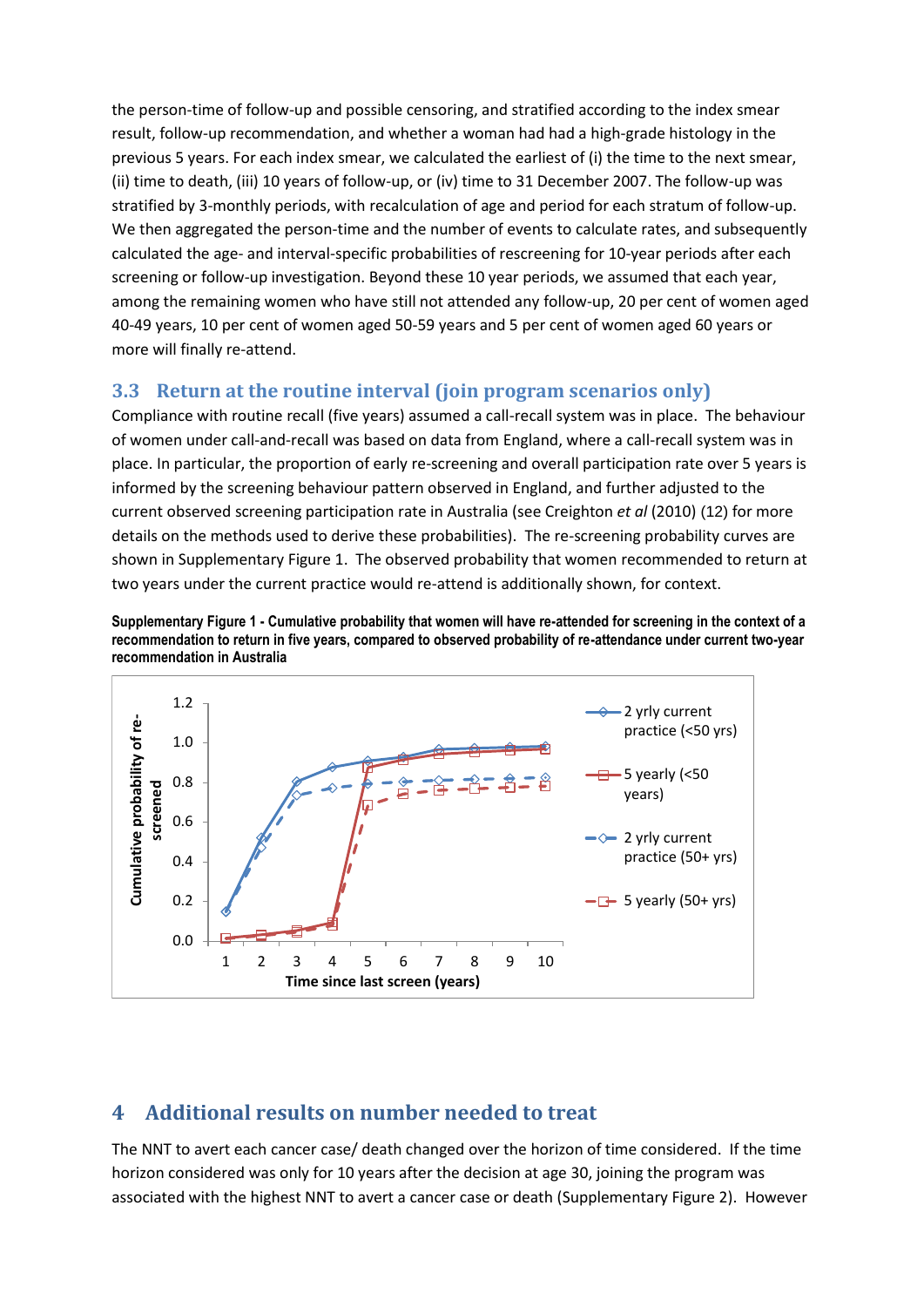as the cohort aged, and benefits continued to accrue more strongly for women who had joined the program, the differences in NNT for different screening decisions at age 30 reduced. By age 60, the differences were very small. Over a lifetime (to age 84), joining the program was associated with the lowest NNT.

<span id="page-6-0"></span>**Supplementary Figure 2 - Number of women needing to be treated for cervical precancer (NNT) to avert one cancer case and death for different screening decisions at age 30, by exposure to vaccination and attained age of the cohort**

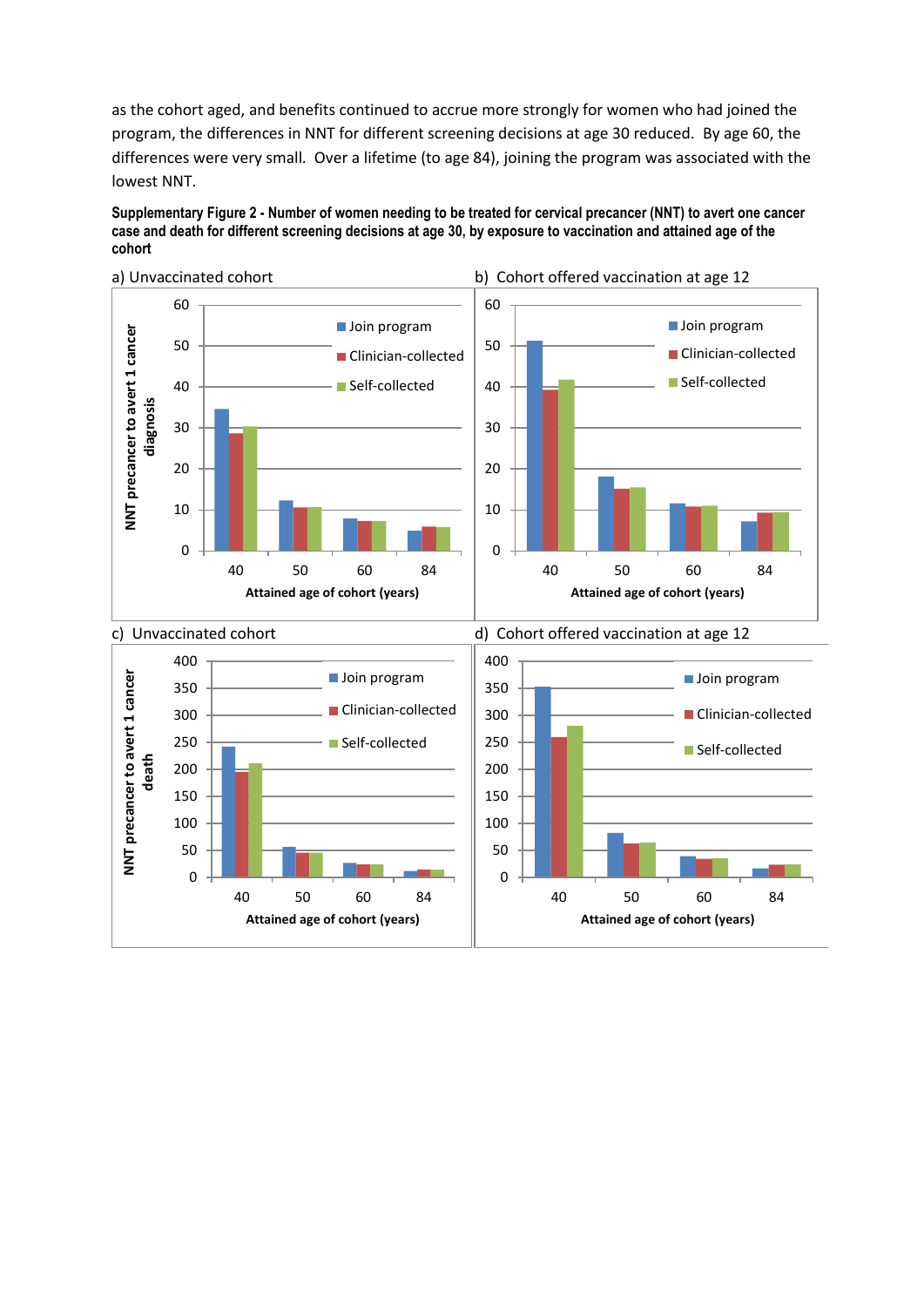# **5 Findings of sensitivity analysis**

**Supplementary Figure 3 - Impact of varying model parameters on cancer cases averted by age 85** 

#### **a) 1 x self-sample at age 30**



#### **b) 1 x clinician-collected sample at age 30**



#### **c) Join recommended program at age 30**



*Intermediate risk women: Those testing positive for HPV types other than 16/18 with triage cytology result of possible/ definite LSIL.*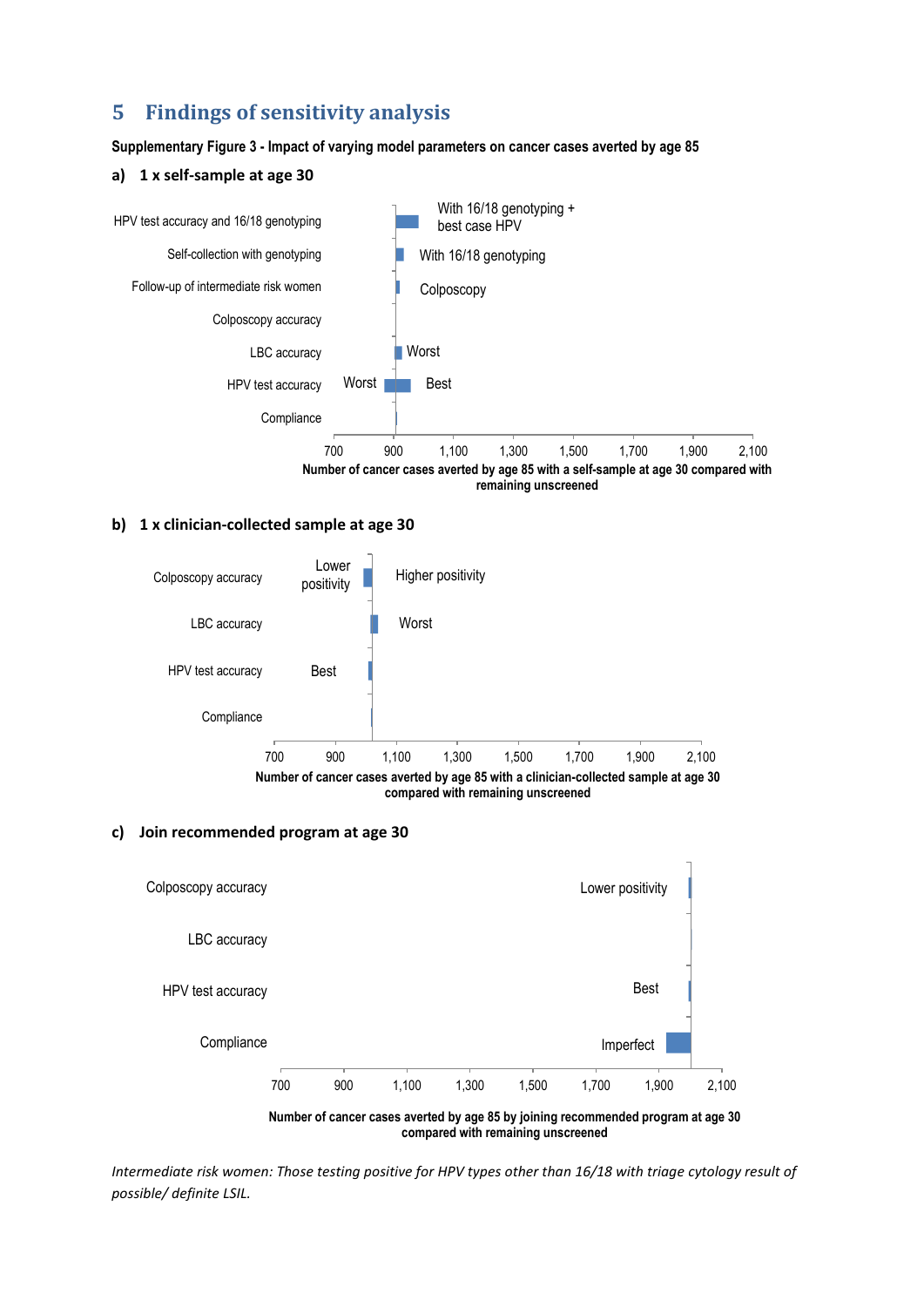**Supplementary Figure 4 - Impact of varying model parameters on number of women needed to treat for precancer to avert a cancer case by age 85** 

#### **a) 1 x self-sample at age 30**



**Number of women treated for precancer per cancer case averted by age 85 by a self-sample at age 30 compared with remaining unscreened**

#### **b) 1 x clinician-collected sample at age 30**



**Number of women treated for precancer per cancer case averted by age 85 by a physiciancollected sample at age 30 compared with remaining unscreened**

#### **c) Join recommended program at age 30**



**recommended programat age 30 compared with remaining unscreened**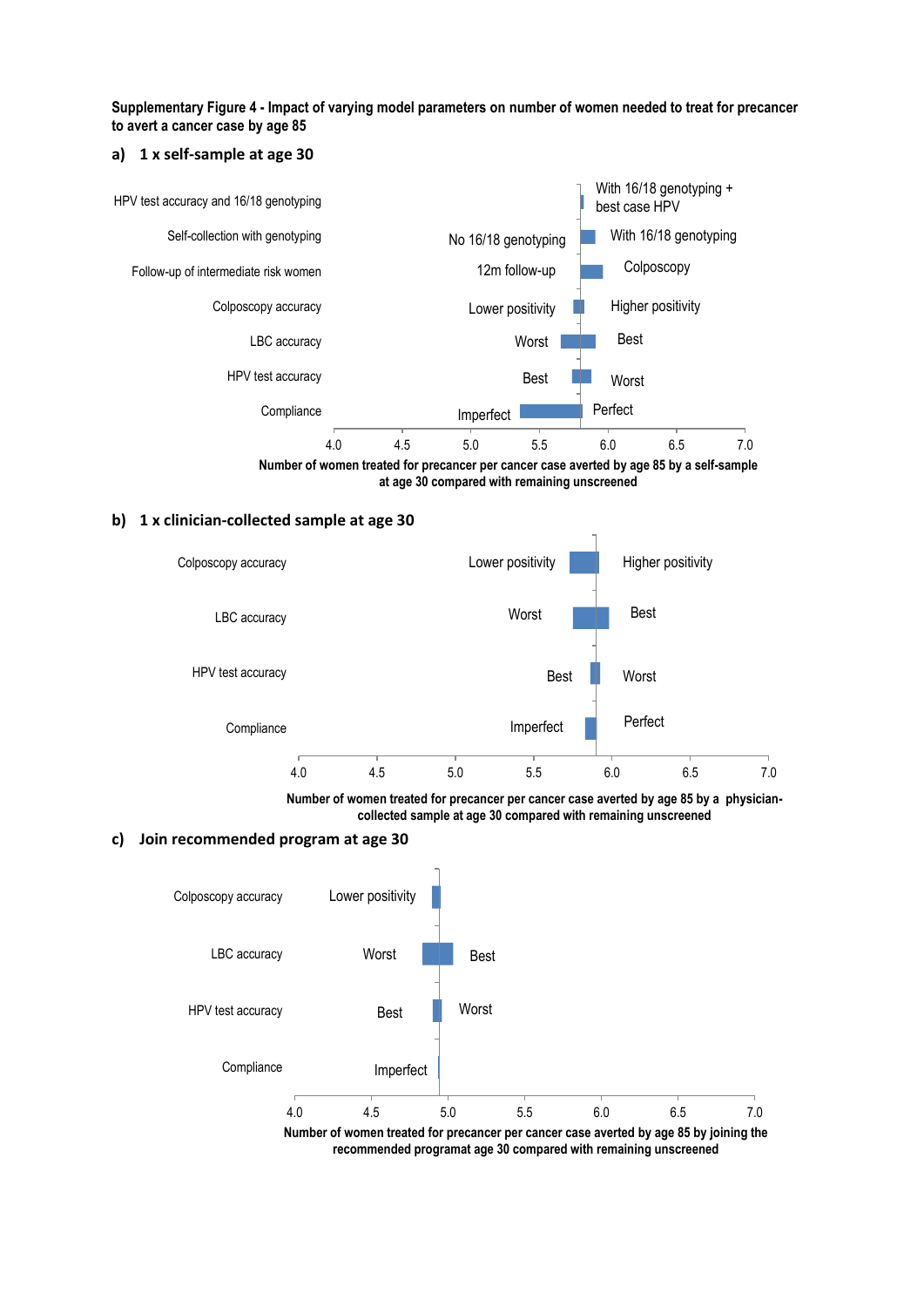## **6 Discussion of sensitivity analyses findings**

Some results of the sensitivity analysis were counterintuitive - for example, one-lifetime-screen scenarios averted more cancer cases when LBC was less accurate or re-attendance for follow-up tests was imperfect. These findings were driven by the fact that a less specific test and slower attendance at recommended follow-up visits in practice result in a woman remaining in contact with the screening program for a longer time period. This meant there was more opportunity to detect disease which may not have been present at the time of the initial screening test, but which developed later.

# **7 Discussion of findings for one-lifetime-screen strategies in relation to findings from other settings**

Trial data [\(14\)](#page-11-16) and other modelling studies [\(15\)](#page-11-17) support the strong benefits we found from even one lifetime screen; however an earlier modelled analysis we undertook in the context of one-lifetimescreen in rural China suggested a less pronounced reduction is cancer risk than we found here [\(16\)](#page-11-18). This can be explained by differences in the ways that screening once was modelled, and in the target populations (Australia versus China). The main difference in screening was the perspective of the current analysis in considering the risk reduction in a women who attended for screening and all recommended follow-up visits, versus a population perspective in the modelled analysis for China (with only 71% participation in screening, and imperfect follow-up). Another difference was followup management of women following treatment for precancer, who are at high risk for disease recurrence. Australia recommends two rounds of co-testing with cytology and HPV tests, and that women test negative on both tests over two consecutive rounds before they are discharged to routine screening. In contrast, it was assumed that there would be limited follow-up available for treated women in the context of rural China. Some other important differences between women in Australia versus rural China which also drove the differences between the two settings (even in the context of best case assumptions about participation in rural China) included different patterns of age-specific cervical cancer incidence in the absence of screening and differences in the number of women at risk (due to differences in benign hysterectomy and life expectancy).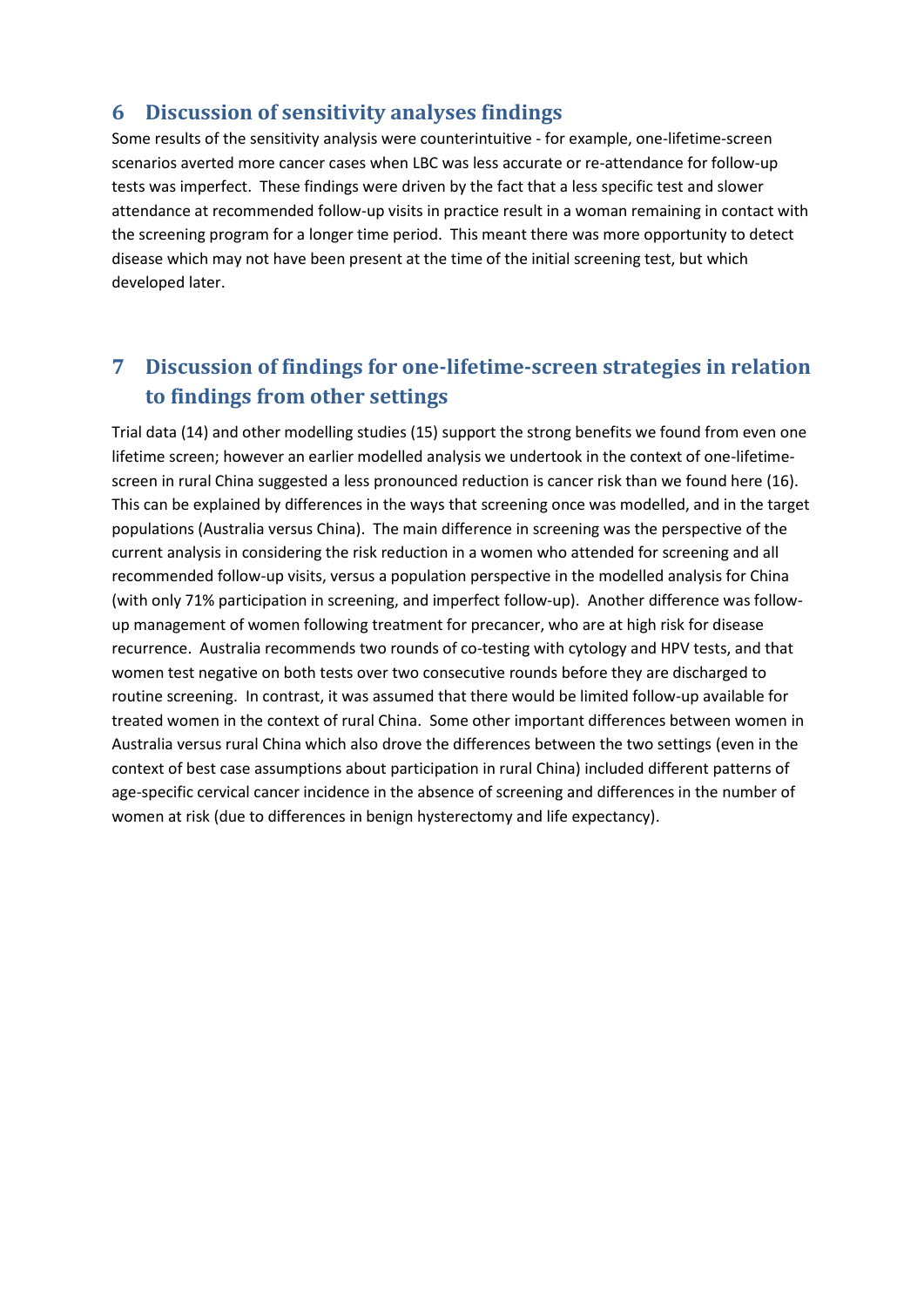

**Supplementary Figure 3 – Age-specific cervical cancer incidence in the absence of cervical screening**

In the absence of Australian data on age-specific cervical cancer incidence in unscreened women, the natural history model *used (ie without screening) was fitted to incidence observed in other countries without screening from IARC's Cancer Incidence in Five Continents Volume VIII [\(17\)](#page-11-19)*



**Supplementary Figure 5 – Cervical cancer incidence and number of women at risk over five-year age groups in a cohort of 100,000 women screened once**

*Women at risk excludes women who have had a benign hysterectomy or died from causes other than cervical cancer. Incidence rates are not hysterectomy-adjusted, in order to show effect on overall rates of women being alive but no longer at risk. Best case participation assumptions used for China.*